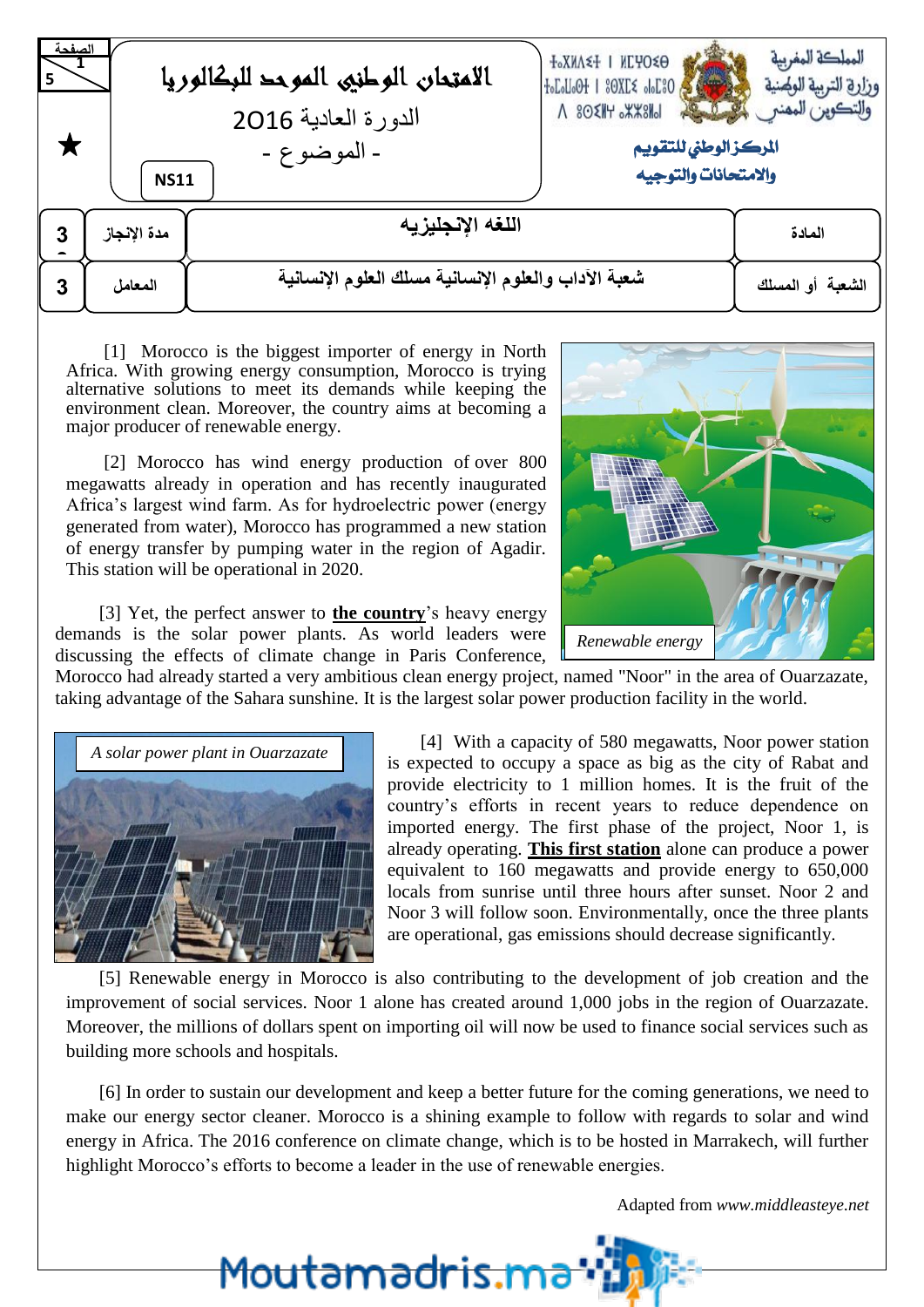|   | خاص بكتابـ، الامتحان                  | رقم الامتحان. | <b>NS11</b>                                                                    | الامتحان الوطني الموحد للبكالوريا<br>الدورة العادية 2016<br>-الموضوع -<br>الأمير الشخصيي و المائلي.<br>تأريخ و مکــان الأزدياد                                                                                                                                               | <b>+°XNV + NEAO &lt;6</b><br>$+$ <sub>0</sub> $L$ <sub>0</sub> $L$ <sub>0</sub> $+$ 1 $80$ X $L$ $\leq$ $0$ <sub>0</sub> $L$ <sup>3</sup> 0 $\leq$<br>$\Lambda$ 80 $\times$ $\mathbb{R}$ $\rightarrow$ $\mathbb{R}$ $\rightarrow$ $\mathbb{R}$<br>المركز الوطنى للتقويم<br>والامتحانات والتوجيه |                       |  |  |  |  |  |  |  |
|---|---------------------------------------|---------------|--------------------------------------------------------------------------------|------------------------------------------------------------------------------------------------------------------------------------------------------------------------------------------------------------------------------------------------------------------------------|-------------------------------------------------------------------------------------------------------------------------------------------------------------------------------------------------------------------------------------------------------------------------------------------------|-----------------------|--|--|--|--|--|--|--|
| 3 | المعامل                               | 3             | مدة<br>الإنجاز                                                                 | اللغة الإنجليزية<br>شعبت الآداب والعلوم الإنسانيت: مسلك العلوم الإنسانيت                                                                                                                                                                                                     |                                                                                                                                                                                                                                                                                                 | المادة                |  |  |  |  |  |  |  |
|   |                                       |               |                                                                                |                                                                                                                                                                                                                                                                              |                                                                                                                                                                                                                                                                                                 |                       |  |  |  |  |  |  |  |
| 5 | خاص بكتابـ. الامتحان<br>الصفحة: 2 على |               |                                                                                | النقطن النهائين على 20: بالأرقام والحروف.<br>(على المصحح التَّأكد من أن النِّقطَنِّ النَّهائينِّ هي على 20)<br>  اسم المصحح و توقيعه: .                                                                                                                                      | اللغة الإنجليزية<br>الشعبن والمسلك :شعبن الأداب والعلوم الإنسانين:<br>مسلك العلوم الإنسانين<br>ورقة الاحابة                                                                                                                                                                                     | المادة<br><b>NS11</b> |  |  |  |  |  |  |  |
|   |                                       |               |                                                                                | A. ARE THESE STATEMENTS TRUE OR FALSE? JUSTIFY.<br>$(2 \text{ pts})$<br>1. Morocco has a new project to produce energy from water.<br>2. Noor 1 can provide local people with energy all day and night.<br>B. MATCH EACH MAIN IDEA WITH ITS CORRESPONDING PARAGRAPH. (3 pts) |                                                                                                                                                                                                                                                                                                 |                       |  |  |  |  |  |  |  |
|   |                                       |               | <b>MAIN IDEA</b>                                                               |                                                                                                                                                                                                                                                                              | <b>PARAGRAPH</b>                                                                                                                                                                                                                                                                                |                       |  |  |  |  |  |  |  |
|   | c. Description of Noor project        |               |                                                                                | a. Social and economic benefits of renewable energy in Morocco<br>b. Morocco is a leading example for renewable energy in Africa                                                                                                                                             | Paragraph 4<br>Paragraph 5<br>Paragraph 6                                                                                                                                                                                                                                                       |                       |  |  |  |  |  |  |  |
|   |                                       |               |                                                                                |                                                                                                                                                                                                                                                                              |                                                                                                                                                                                                                                                                                                 |                       |  |  |  |  |  |  |  |
|   |                                       |               | C. ANSWER THESE QUESTIONS. (2 pts)<br>2. What was the aim of Paris Conference? | 1. Name two types of renewable energy mentioned in the text.                                                                                                                                                                                                                 |                                                                                                                                                                                                                                                                                                 |                       |  |  |  |  |  |  |  |
|   |                                       |               |                                                                                | D. COMPLETE THE FOLLOWING SENTENCES. (2 pts)                                                                                                                                                                                                                                 |                                                                                                                                                                                                                                                                                                 |                       |  |  |  |  |  |  |  |

# Moutamadris.ma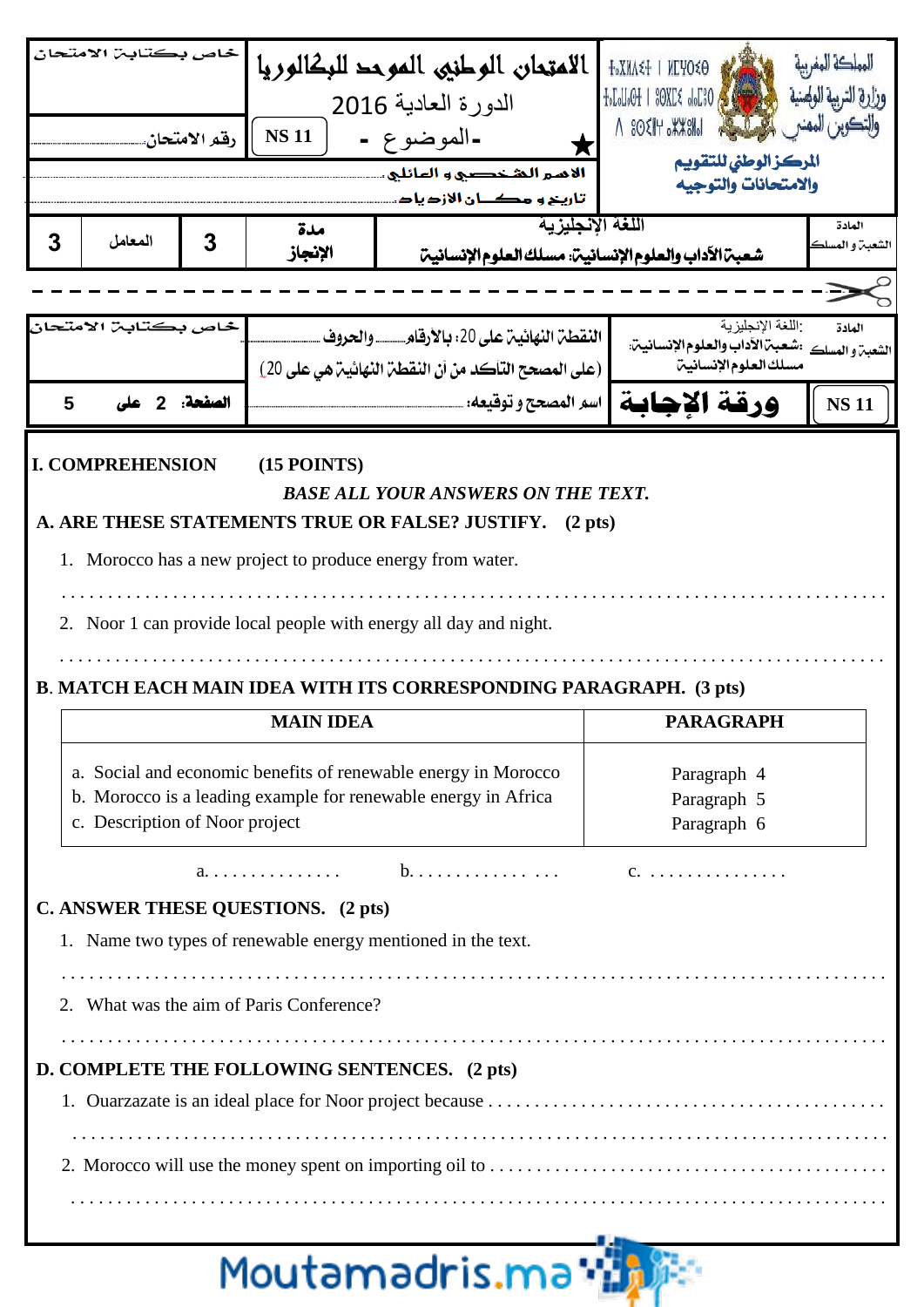| الامتحان الوطني الموحد للبكالوريا    - الدورة العادية    2016    - الموضوع     -<br>مادة اللغة الإنجليزية - شعبة الآداب والعلوم الإنسانية  مسلك العلوم الإنسانية  - NS 11  -<br>لصفحة: 3 على<br>5 |
|---------------------------------------------------------------------------------------------------------------------------------------------------------------------------------------------------|
| E. WHAT DO THE UNDERLINED WORDS IN THE TEXT REFER TO? (2 pts)                                                                                                                                     |
| $(paramph 3): \ldots \ldots \ldots \ldots \ldots \ldots \ldots \ldots$<br>the country<br>1.                                                                                                       |
| <b>This first station</b> (paragraph 4): $\dots \dots \dots \dots \dots \dots \dots \dots \dots$<br>2.                                                                                            |
| F. FIND IN THE TEXT WORDS OR EXPRESSIONS THAT MEAN ALMOST THE SAME AS<br>$(2 \text{ pts})$                                                                                                        |
|                                                                                                                                                                                                   |
| $(paramch 4): \ldots \ldots \ldots \ldots \ldots \ldots \ldots \ldots \ldots \ldots$<br>result<br>2.                                                                                              |
| G. CHOOSE THE BEST ANSWER. (2 pts)<br>The writer is                                                                                                                                               |
| 1. neutral about Noor project.                                                                                                                                                                    |
| 2. enthusiastic about Noor project.<br>3. worried about the future of Noor project.                                                                                                               |
| The writer is $\dots\dots\dots\dots\dots\dots\dots\dots\dots\dots\dots$                                                                                                                           |
| <b>II. LANGUAGE</b><br>$(15$ POINTS)                                                                                                                                                              |
| A. FILL IN THE GAPS WITH APPROPRIATE WORDS FROM THE LIST. (2 pts)                                                                                                                                 |
| Not all children have family problems drop out of school.<br>1.                                                                                                                                   |
| whom - whose - who                                                                                                                                                                                |
| 2.                                                                                                                                                                                                |
| preparing - prepare - to prepare                                                                                                                                                                  |
| B. FILL IN THE GAPS WITH APPROPRIATE WORDS FROM THE LIST. (2 pts)                                                                                                                                 |
| stability - illiteracy - heritage - mortality - education                                                                                                                                         |
| 1.                                                                                                                                                                                                |
| 2.                                                                                                                                                                                                |
|                                                                                                                                                                                                   |
|                                                                                                                                                                                                   |
|                                                                                                                                                                                                   |
| Moutamadris.ma*                                                                                                                                                                                   |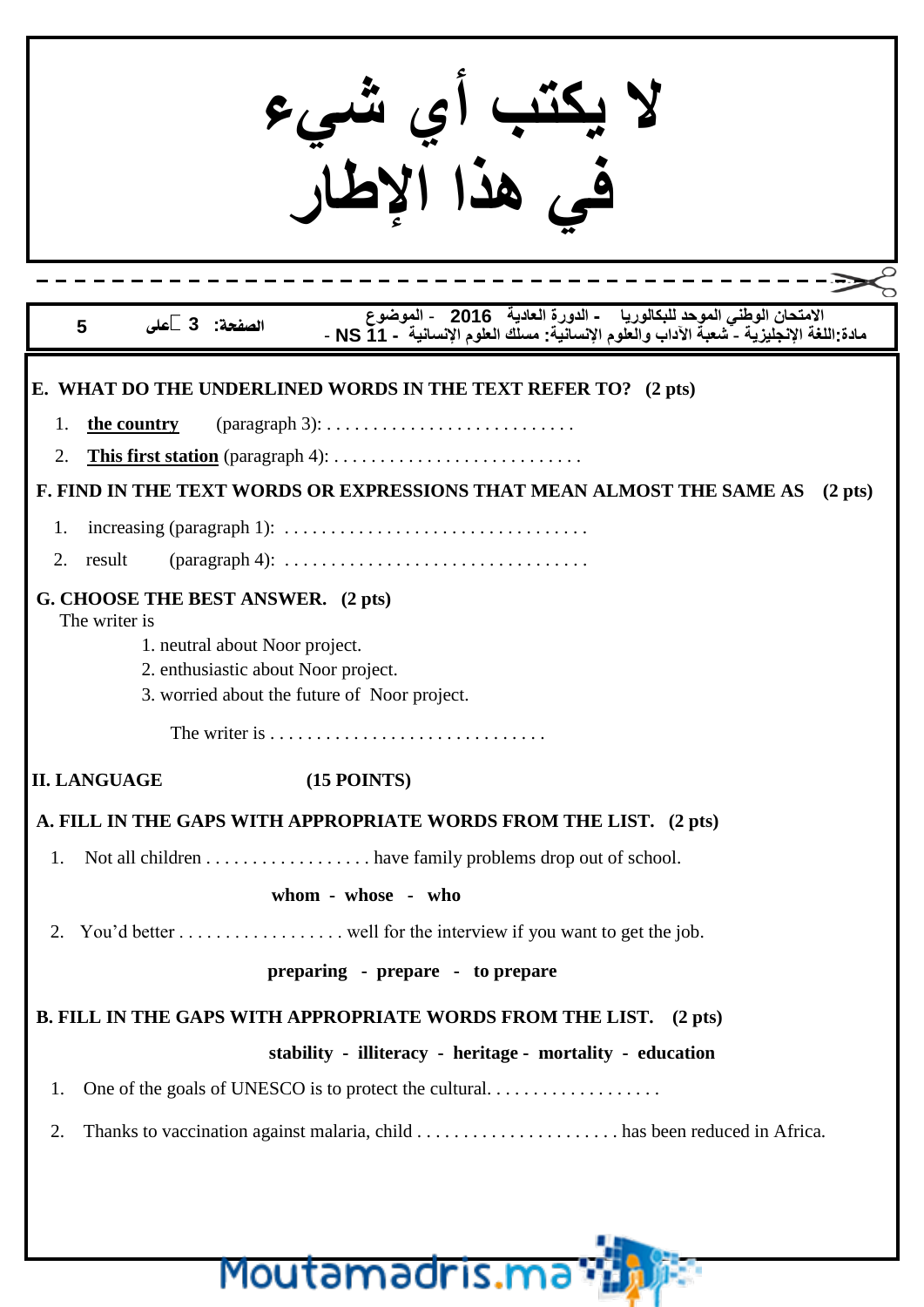| يكتب اي شي.<br>في هذا الاطل                                                                                                                                                                                                                                                                                                                                                                                                   |                                                                                                                                                                                       |
|-------------------------------------------------------------------------------------------------------------------------------------------------------------------------------------------------------------------------------------------------------------------------------------------------------------------------------------------------------------------------------------------------------------------------------|---------------------------------------------------------------------------------------------------------------------------------------------------------------------------------------|
| 5                                                                                                                                                                                                                                                                                                                                                                                                                             | الامتحان الوطني الموحد للبكالوريا     - الدورة العادية   2016   - الموضوع             .<br>مادة اللغة الإنجليزية - شعبة الآداب والعلوم الإنسانية   مسلك العلوم الإنسانية   - NS 11  - |
| C. PUT THE VERBS IN BRACKETS IN THE CORRECT FORM. (2 pts)<br><b>John:</b> I'm sorry Peter. I couldn't see you off. When I got to the airport, your plane (already / take off)<br>Peter: Don't worry. I'll try (meet) you when I come back.                                                                                                                                                                                    |                                                                                                                                                                                       |
| D. REWRITE THE SENTENCES BEGINNING WITH THE WORDS GIVEN. (3 pts)<br>Schools should give music lessons to children.<br>"I'll help Ahmed to improve his English," said the teacher.<br>2.<br>Mark didn't apply for the job because he didn't get his diploma on time.<br>3.<br>If Mark<br>E. WRITE THE CORRECT FORM OF THE WORDS IN BRACKETS. (2 pts)<br>1.<br>Governments must (cooperation) to fight the Zika epidemic.<br>2. |                                                                                                                                                                                       |
| F. MATCH EACH EXPRESSION WITH ITS APPROPRIATE FUNCTION. (2 pts)                                                                                                                                                                                                                                                                                                                                                               |                                                                                                                                                                                       |
| <b>Expressions</b><br>1. "Shall we take the bus to work, Ted?"<br>2. "It's a pity we can't travel together."                                                                                                                                                                                                                                                                                                                  | <b>Functions</b><br>a. expressing regret.<br>b. expressing ability.<br>c. giving advice.                                                                                              |
| G. WRITE APPROPRIATE RESPONSES TO THE FOLLOWING SITUATIONS. (2 pts)<br>1. Your friend: My father has just bought a new apartment.                                                                                                                                                                                                                                                                                             | d. making a suggestion.                                                                                                                                                               |
| 2. Your friend: People should use public transport instead of their own cars. What do you think?<br>Moutamadris.ma                                                                                                                                                                                                                                                                                                            |                                                                                                                                                                                       |